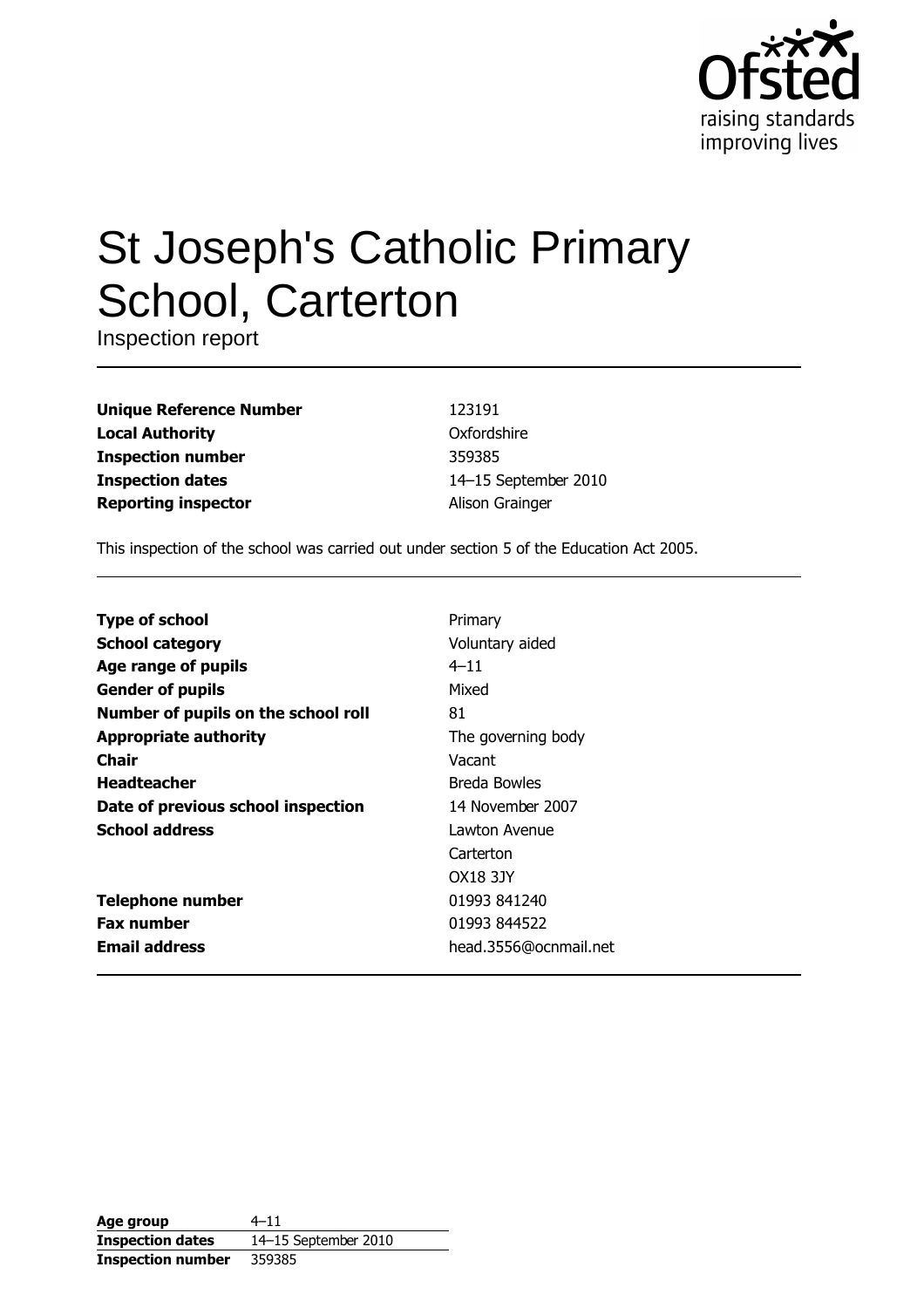The Office for Standards in Education, Children's Services and Skills (Ofsted) regulates and inspects to achieve excellence in the care of children and young people, and in education and skills for learners of all ages. It regulates and inspects childcare and children's social care, and inspects the Children and Family Court Advisory Support Service (Cafcass), schools, colleges, initial teacher training, work-based learning and skills training, adult and community learning, and education and training in prisons and other secure establishments. It assesses council children's services, and inspects services for looked after children, safeguarding and child protection.

Further copies of this report are obtainable from the school. Under the Education Act 2005, the school must provide a copy of this report free of charge to certain categories of people. A charge not exceeding the full cost of reproduction may be made for any other copies supplied.

If you would like a copy of this document in a different format, such as large print or Braille, please telephone 0300 1234 234, or email enquiries@ofsted.gov.uk.

You may copy all or parts of this document for non-commercial educational purposes, as long as you give details of the source and date of publication and do not alter the documentation in any way.

To receive regular email alerts about new publications, including survey reports and school inspection reports, please visit our website and go to 'Subscribe'.

Royal Exchange Buildings St Ann's Square Manchester **M2 7I A** T: 0300 1234 234 Textphone: 0161 618 8524 E: enquiries@ofsted.gov.uk W: www.ofsted.gov.uk © Crown copyright 2010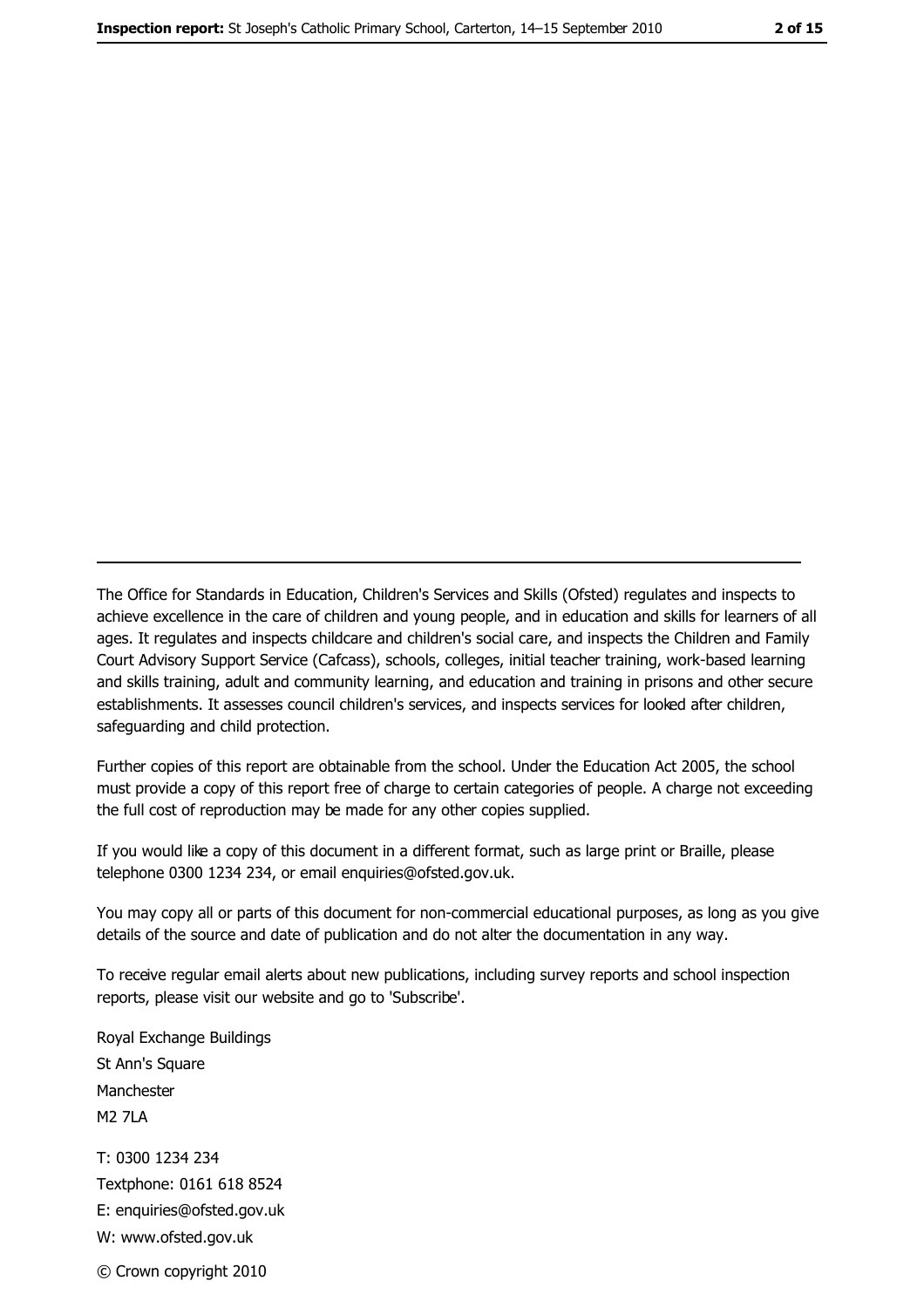# **Introduction**

This inspection was carried out by two additional inspectors, one of whom evaluated the school's safequarding arrangements only. Seven lessons, taught by a total of five teachers, were observed. Meetings were held with pupils, members of the governing body and key staff. Other informal discussions took place with pupils, parents and carers. The school's work was observed and documentation, such as the records held on pupils and the school improvement plan, was scrutinised. Account was taken of the 43 parental questionnaires received.

The inspection team reviewed many aspects of the school's work. It looked in detail at the following:

- the effectiveness of provision, particularly teaching, in meeting pupils' individual  $\blacksquare$ needs and supporting their progress throughout the school
- pupils' attendance and the effectiveness of action to tackle low attendance  $\blacksquare$
- how well pupils take initiative and responsibility and their awareness of cultural and  $\blacksquare$ ethnic diversity in the United Kingdom
- the extent to which leaders and managers, including the governing body, succeed  $\blacksquare$ in improving provision and pupils' outcomes.

# **Information about the school**

St Joseph's is smaller than the average sized primary school. The school has had an unsettled time since its last inspection. The headteacher in post at that time left at the end of the term following the inspection. Two acting headteachers were in post prior to the present headteacher taking over responsibility in September 2008. The current deputy headteacher joined a year ago and some other staff changes have taken place. Pupil numbers have reduced as a result of changes taking place at the Royal Air Force Base at nearby Brize Norton. The school has restructured from five to four classes this school year. The governing body is presently in the process of appointing a new chair. Most pupils are White British. About one tenth of pupils are travellers of Irish heritage and a few pupils are from other minority ethnic backgrounds. The movement of pupils in and out of the school other than at the usual times of joining or leaving is high. The proportion of pupils known to be eligible for free school meals is below average. The percentage of pupils with special educational needs and/or disabilities is a little above average. Most of these pupils have learning difficulties or social, emotional and behavioural problems. The school has gained the Healthy Schools Award for two years running.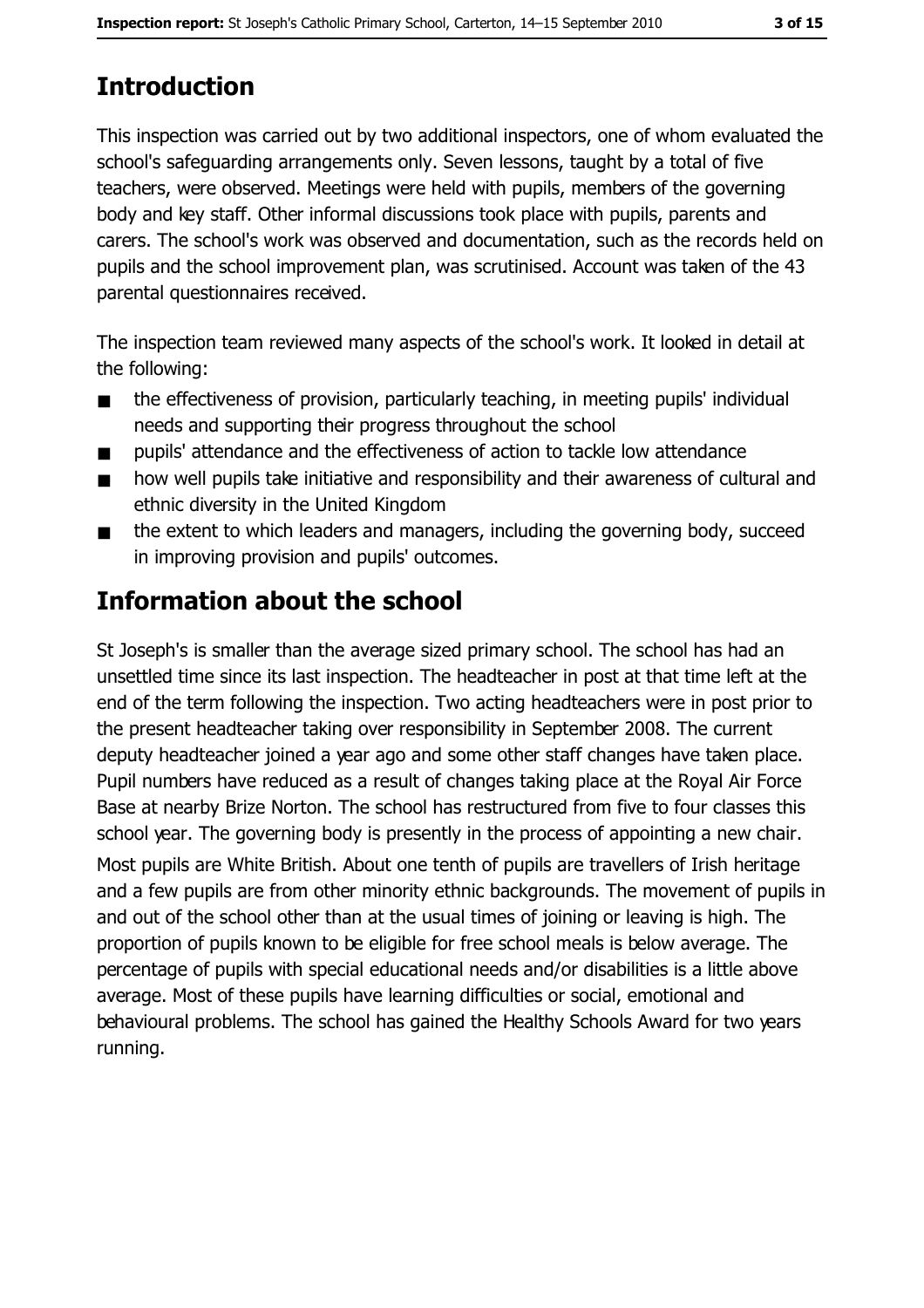# **Inspection judgements**

# Overall effectiveness: how good is the school?

## The school's capacity for sustained improvement

## **Main findings**

St Joseph's Catholic Primary School provides a satisfactory education for its pupils. It is improving steadily. Parents, carers and pupils are pleased by the changes made over the last two years. Pupils who are members of the school council are sure that their school is being taken in the right direction by the headteacher and deputy headteacher. They say, for example, that they know that senior leaders are doing a good job because they seek and value the pupils' opinions. One parent told inspectors that 'the improvement is 100% and this should be credited to the current head who has pulled our school around.' The school suffered a period of decline prior to its recent positive development. Attainment dipped and behaviour deteriorated. Behaviour is currently satisfactory and getting better. It is good on occasions in lessons when teaching really engages and challenges all the pupils in the class. Pupils are presently making satisfactory progress across the school, with examples of rapid gains in some classes.

The start given to children in the Reception Year is much better now than at the last inspection. This area of the school's work has developed considerably over the last year. Children settle exceptionally well as a result of the gentle and supportive environment provided by the staff team. Children behave well and are making good progress in their learning. On occasions, teaching is outstanding in the Reception Year and there are also instances of exceptional teaching in Years 5 and 6.

Instances of exceptional teaching are characterised by a very sharp focus on what each pupil needs to learn next. This means that the more able are 'pushed on' and others receive the right balance of support and challenge. Time is used very efficiently and pupils are required to use their own ideas and take real responsibility for their learning. These features ensure that pupils are motivated, learn quickly, and behave well in the most effective lessons. However, pupils' progress is only satisfactory overall, because there is not enough high quality teaching. Too much teaching is only satisfactory and some is barely adequate. The strengths evident in the most effective teaching are often missing in other lessons. Added to this, explanations are not always sufficiently clear, pupils do not always know what they are aiming to achieve or when they have got there, and whole-class sessions are often too long. Across the school, the marking of pupils' work is satisfactory. However, its effectiveness in moving learning forward is diminished by pupils not being given the necessary opportunities to respond to the advice on how to improve their work.

Pupils say that their enjoyment of school is increasing. They like and trust the adults in school and appreciate the many clubs provided in addition to daily lessons. However, the attendance rate is low for a significant minority of pupils. There has been a little improvement recently but the school recognises that more needs to be done to work

| 3 |  |
|---|--|
| 3 |  |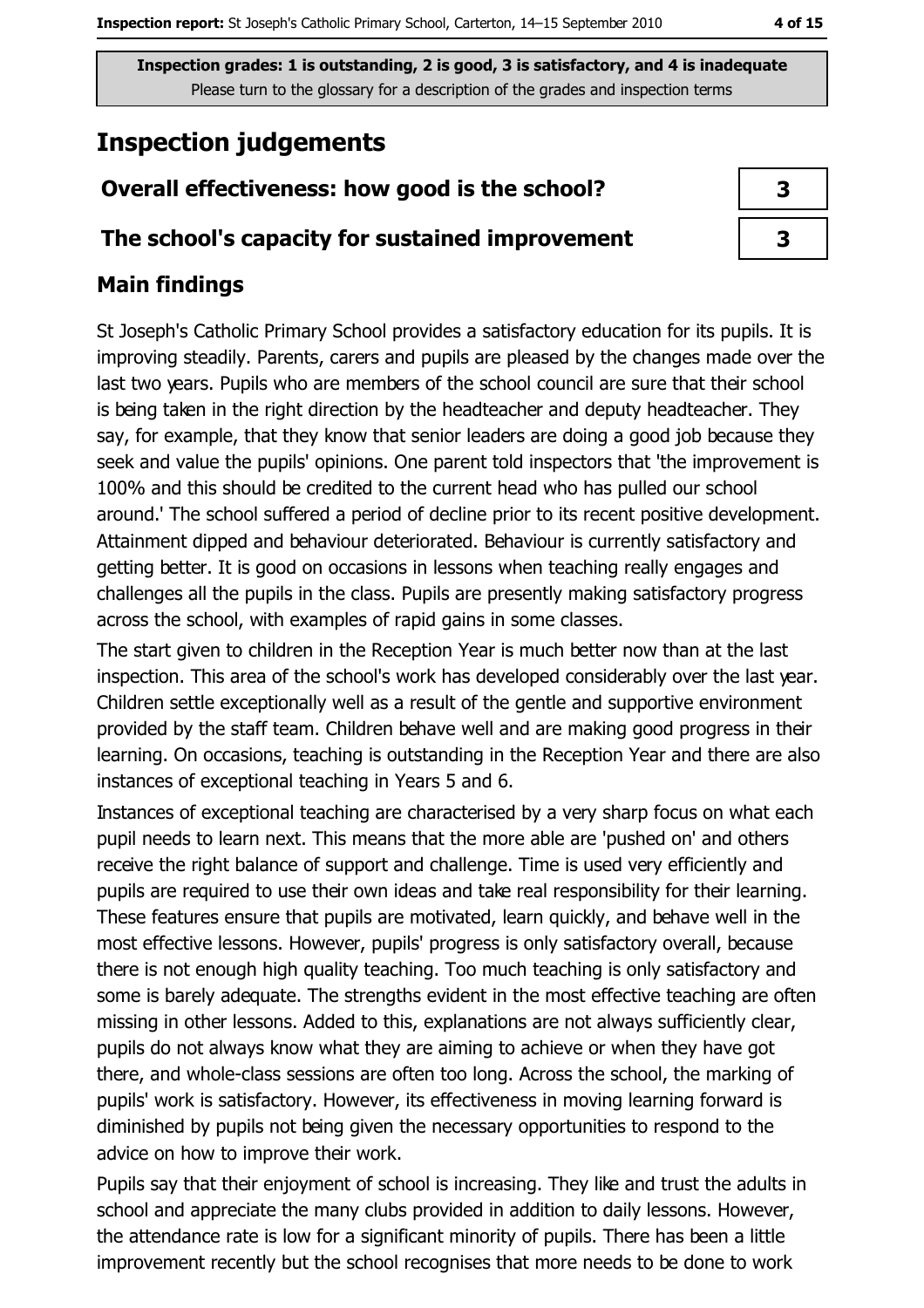with parents and carers especially to prevent individuals from becoming frequent absentees.

Self-evaluation is accurate and senior staff know what needs to be done next. Senior leaders and the governing body correctly recognise that the recent good improvements require building on and that the pace of the school's development has to be accelerated. Currently, the school's capacity to sustain improvement is no better than satisfactory because too much responsibility rests with the headteacher and deputy headteacher. Not all staff are sufficiently involved in pushing the school forward and in being accountable for pupils' progress. Some action has started to disseminate the best practice but the school is still at an early stage in using its strongest teachers to develop provision, particularly the quality of teaching, across the school.

# What does the school need to do to improve further?

- Work closely with parents and carers to raise the attendance rate and to prevent  $\blacksquare$ individual pupils from becoming frequent absentees.
- Improve the quality of teaching in order to accelerate pupils' progress and raise  $\blacksquare$ their attainment, ensuring that teaching is good in at least 60% of lessons by May 2011, by:
	- making sure that all teachers focus sharply on the next steps in learning for each pupil, consistently challenging the more able and giving the right balance of support and challenge to others
	- making sure that pupils know what they are aiming to achieve in each lesson and how successful they are in reaching their learning goals
	- providing clear explanations at all points in lessons and ensuring that whole-class sessions are not too long
	- giving pupils opportunities to respond to the written feedback provided on their  $$ work.
- Strengthen the school's capacity for and the pace of its improvement, by:  $\blacksquare$ 
	- sharing good practice, particularly in teaching, in order to develop provision and tackle weaknesses
	- ensuring all staff are involved in actively driving improvement and are fully accountable for pupils' progress.

# Outcomes for individuals and groups of pupils

3

Attainment is just within the broadly average range and there is a legacy of underachievement still to be rectified among the older pupils in the school. The picture is better lower down in the school, where the past weaknesses in provision have not impacted on pupils' knowledge, understanding and skills. Overall, pupils' achievement in relation to their starting points and capabilities is satisfactory and is relatively better in the younger year groups. In a science lesson, pupils of all abilities in Years 5 and 6,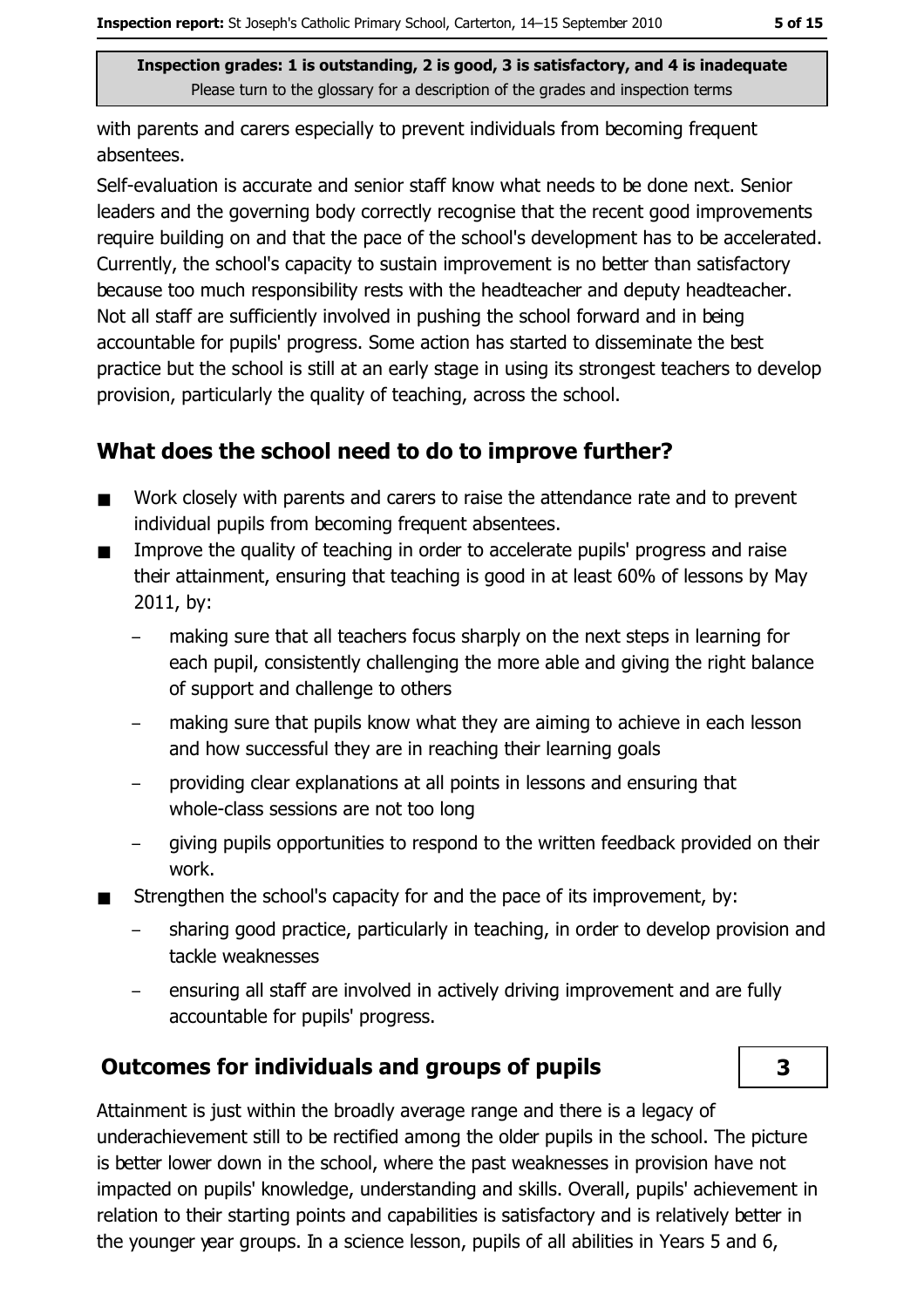including those with special educational needs and/or disabilities, rose exceptionally well to the challenge of solving a real-life problem related to moving a heavy box. They eagerly made suggestions and showed considerable independence in devising a fair test. Their use of correct scientific language and the application of their mathematical skills in this lesson, drawn out from them by focused teaching, ensured that they learnt at a rapid pace.

On some occasions when teaching is relatively less effective, learning proceeds more slowly. Many pupils, particularly boys and those with special educational needs and/or disabilities, find it hard to maintain a good level of involvement when required to sit through long whole-class introductions. If explanations are not clear enough, they are also slow to settle to individual or group tasks. Nevertheless, given that behaviour has sometimes been poor in the past, it is a credit to the pupils that behaviour now remains satisfactory even when they are not well motivated by the teaching.

Pupils make a satisfactory contribution to the school and wider community, for example raising funds for charities. They have the potential to contribute more to their school's improvement. This was evident, for example, when one pupil explained to an inspector what the teachers could do to make their marking more effective! The moral and social aspects of pupils' personal development are improving as pupils are expected to take more responsibility for their behaviour. Pupils respond with respect and sincerity to opportunities for prayer in whole-school assemblies. Their understanding of cultural and ethnic diversity within the United Kingdom is satisfactory overall and mostly derived from their experiences outside school and a 'multi-cultural week' within school.

The attendance rate has been low and falling in recent years, recovering a little during last school year. Nevertheless, pupils' currently satisfactory and improving progress, together with the desire most have to learn, results in their preparation for their future lives being satisfactory.

Pupils' adoption of healthy lifestyles is good as indicated by the school's achievement of the Healthy Schools award. Pupils enjoy swimming, physical education lessons and clubs such as football and tag rugby. The re-introduction this term of healthy hot school lunches is greatly appreciated by the pupils who also choose healthy snacks at break times.

These are the grades for pupils' outcomes

The grades for attainment and attendance are: 1 is high; 2 is above average; 3 is broadly average; and 4 is low.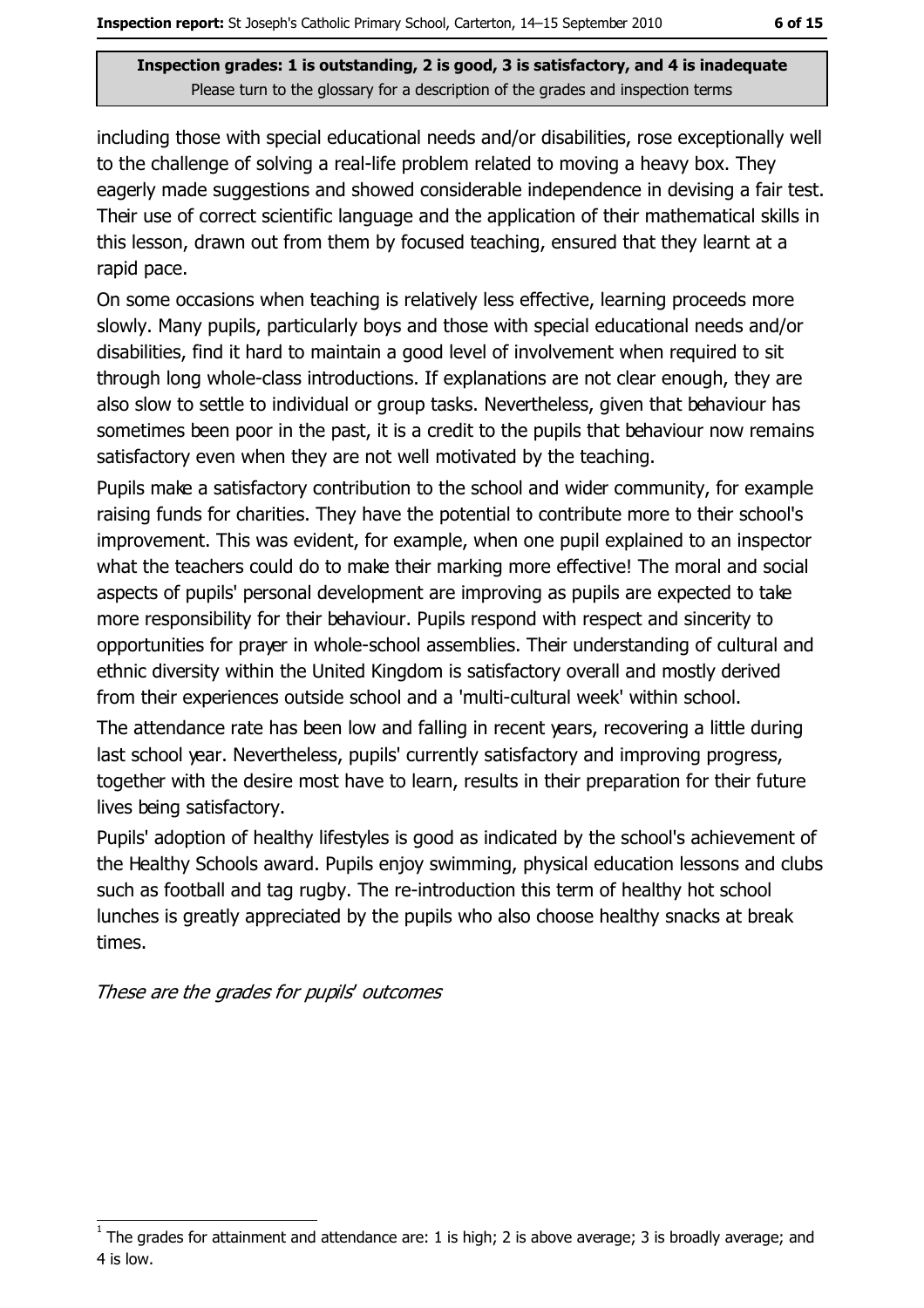| Pupils' achievement and the extent to which they enjoy their learning                                                     | 3 |
|---------------------------------------------------------------------------------------------------------------------------|---|
| Taking into account:<br>Pupils' attainment <sup>1</sup>                                                                   | 3 |
| The quality of pupils' learning and their progress                                                                        | 3 |
| The quality of learning for pupils with special educational needs and/or<br>disabilities and their progress               | 3 |
| The extent to which pupils feel safe                                                                                      | 3 |
| <b>Pupils' behaviour</b>                                                                                                  | 3 |
| The extent to which pupils adopt healthy lifestyles                                                                       | 2 |
| The extent to which pupils contribute to the school and wider community                                                   |   |
| The extent to which pupils develop workplace and other skills that will<br>contribute to their future economic well-being | 3 |
| Taking into account:<br>Pupils' attendance <sup>1</sup>                                                                   | 4 |
| The extent of pupils' spiritual, moral, social and cultural development                                                   | 3 |

#### How effective is the provision?

The most effective teaching is based on a clear understanding of what each pupil needs to learn next in order to make good progress. It is also underpinned by a focus on developing pupils' independence and initiative as learners. The overall effectiveness of teaching is reduced, however, by too much that focuses more on what the teacher will do in each lesson than on what the pupils will learn. In these lessons, teachers talk for too long which sometimes clouds explanations. Pupils are not told clearly what they are aiming to achieve or how to know when they have got there. Because they are not fully motivated and have to spend too much time listening to their teacher, pupils with special educational needs and/or disabilities do not work well enough in these lessons without adults continually checking up on them.

A strength within the satisfactory curriculum is the improved focus over the last year on group teaching to help selected pupils who are struggling or who have fallen behind in the past to catch up. Reasonable opportunities are now being provided for pupils to undertake research and this is another aspect of the curriculum that is moving forward.

Strengths are apparent in the care, guidance and support for pupils. Pupils feel safe at school as a result of the positive relationships they enjoy with staff. Pupils, such as those from forces families, who join the school other than at the usual time are helped to settle well. A good development is the nurture provision for vulnerable pupils, including those with social, emotional and behavioural difficulties. The headteacher shows a high degree of vigilance in following up unexpected and frequent absences and has good support from a governor in this area. The introduction of rewards for good attendance has been received enthusiastically by pupils. However, even more needs to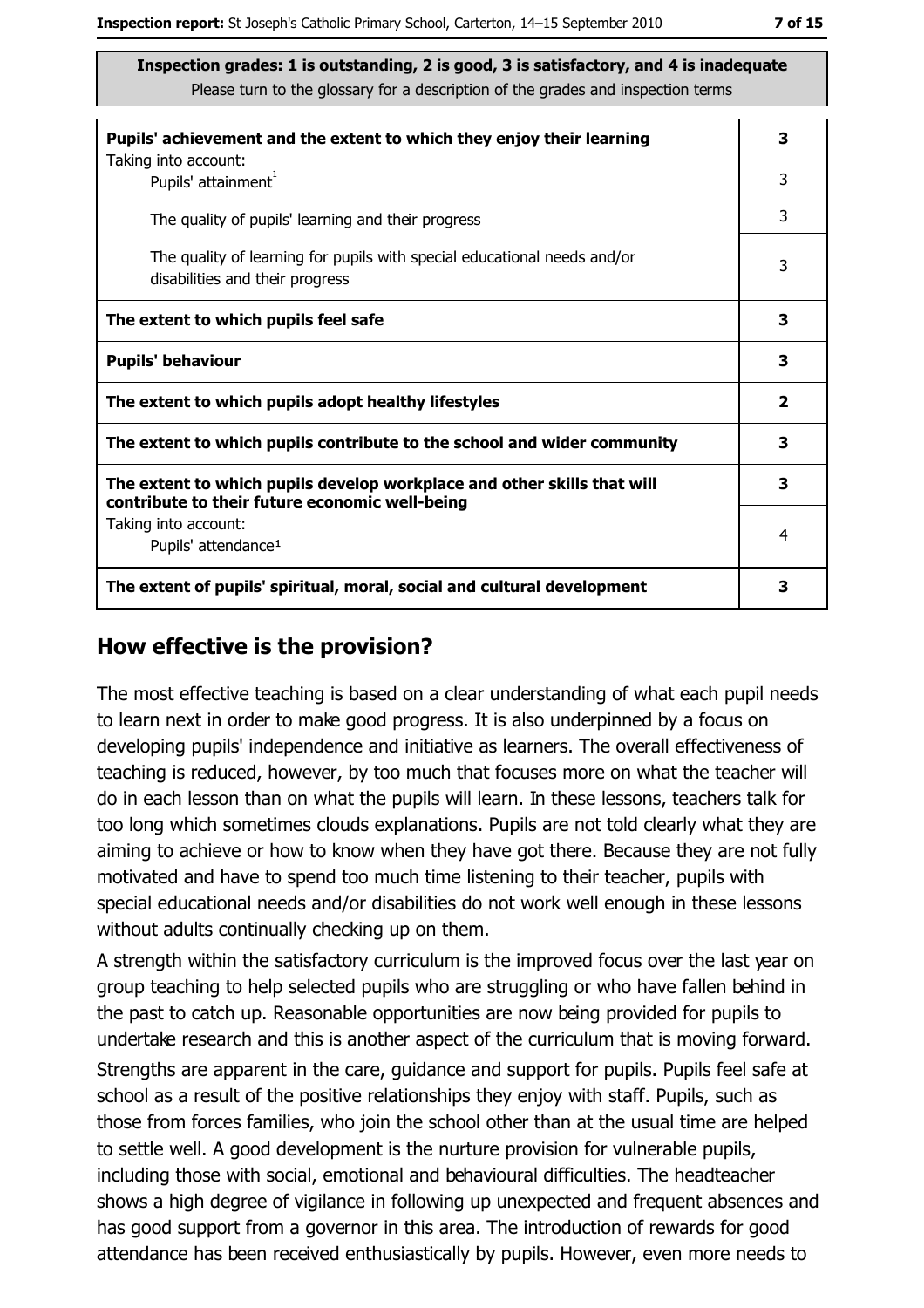be done to work unstintingly with parents and carers to raise attendance and prevent individuals from becoming frequent absentees.

These are the grades for the quality of provision

| The quality of teaching                                                                                    |  |
|------------------------------------------------------------------------------------------------------------|--|
| Taking into account:<br>The use of assessment to support learning                                          |  |
| The extent to which the curriculum meets pupils' needs, including, where<br>relevant, through partnerships |  |
| The effectiveness of care, guidance and support                                                            |  |

## How effective are leadership and management?

The strong leadership of the headteacher, ably supported by the deputy headteacher, is driving the school forward. Not only has the decline in the school's effectiveness been halted, but also the school is better in some areas, principally the provision for Reception children, than at the last inspection. The governing body has been instrumental in ensuring some significant improvements, particularly in the safeguarding of pupils. The school site is much more secure than previously. All safeguarding arrangements met government requirements at the time of the inspection.

Members of the governing body show a high level of commitment to the school and are supportive of it. They are not as fully involved as they might be, however, in checking up on the school's effectiveness. Some appropriate plans are in place to increase this aspect of governors' involvement, such as through a nominated governor meeting with the school council.

Staff rely too much on senior leaders to make improvements. Not all staff embrace changes designed to benefit pupils and not all are sufficiently accountable for pupils' progress. Currently, the key subject areas of English, mathematics and science and provision for pupils with special educational needs and/or disabilities are led by the headteacher and deputy headteacher. Reception class provision and religious education are the only major areas led by other teachers. As a result, capacity for sustained improvement is only satisfactory.

Equality of opportunity is promoted satisfactorily as seen in the improved and currently reasonable rate of progress of all groups of pupils. Discrimination is also tackled adequately as shown by improved provision for pupils with special educational needs and/or disabilities. Partnerships with other local schools are good. In particular, these partnerships have allowed the school to develop provision for its most vulnerable pupils and support for families to an extent that it would not have been able to do on its own. They have also increased the extra-curricular opportunities available to more able pupils and those who are vulnerable. All in all, community cohesion is promoted satisfactorily. The school recognises that there is more to do in developing pupils' knowledge and understanding of cultural and ethnic diversity through the curriculum.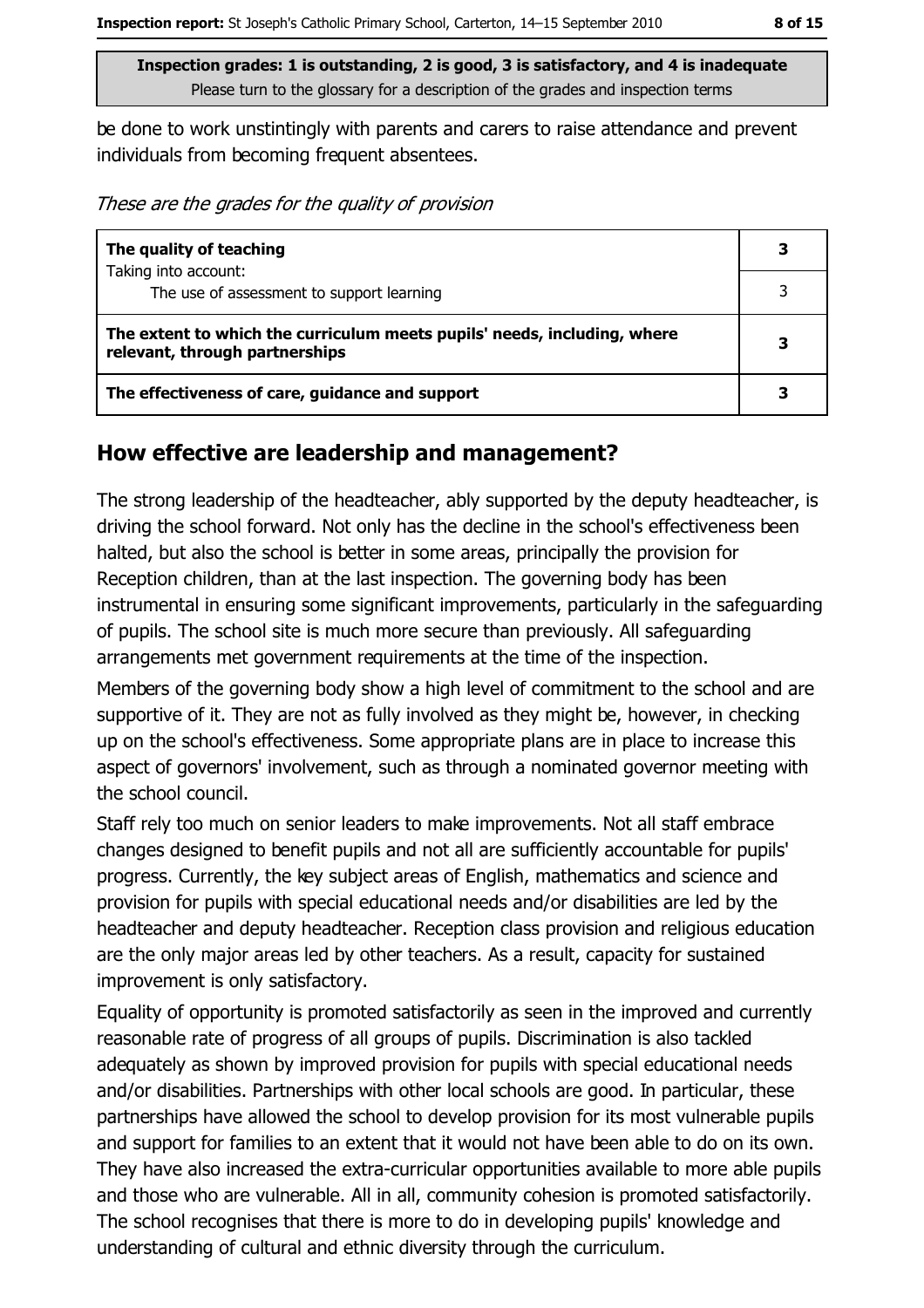These are the grades for leadership and management

| The effectiveness of leadership and management in embedding ambition and<br>driving improvement                                                                     | 3            |
|---------------------------------------------------------------------------------------------------------------------------------------------------------------------|--------------|
| Taking into account:<br>The leadership and management of teaching and learning                                                                                      | 3            |
| The effectiveness of the governing body in challenging and supporting the<br>school so that weaknesses are tackled decisively and statutory responsibilities<br>met | 3            |
| The effectiveness of the school's engagement with parents and carers                                                                                                | 3            |
| The effectiveness of partnerships in promoting learning and well-being                                                                                              | $\mathbf{2}$ |
| The effectiveness with which the school promotes equality of opportunity and<br>tackles discrimination                                                              | з            |
| The effectiveness of safeguarding procedures                                                                                                                        | з            |
| The effectiveness with which the school promotes community cohesion                                                                                                 | 3            |
| The effectiveness with which the school deploys resources to achieve<br>value for money                                                                             | 3            |

## **Early Years Foundation Stage**

Children settle very quickly and move on in leaps and bounds in their learning in the Reception Year. The adults continually assess children's learning needs and move swiftly to ensure that direct teaching takes account of these. Children's self-esteem and independence develop rapidly as they are encouraged to initiate activities which are then supported, but not controlled, by the adults. One child, for example, decided to build a ladybird house and asked the teacher to help him write instructions for this. Almost all children are now moving to Year 1 with attainment well within the levels expected for their age and some are attaining more highly than this. They are well prepared for their future education. The Reception teacher drives improvement well. He is highly evaluative and reflective and succeeds in identifying what could be improved. He has noted, for instance, that there is scope to make even better use of assessment information to plan the adult-led activities.

**Overall effectiveness of the Early Years Foundation Stage**  $\overline{2}$ Taking into account:  $\overline{2}$ Outcomes for children in the Early Years Foundation Stage  $\overline{2}$ The quality of provision in the Early Years Foundation Stage The effectiveness of leadership and management of the Early Years  $\overline{2}$ **Foundation Stage** 

These are the grades for the Early Years Foundation Stage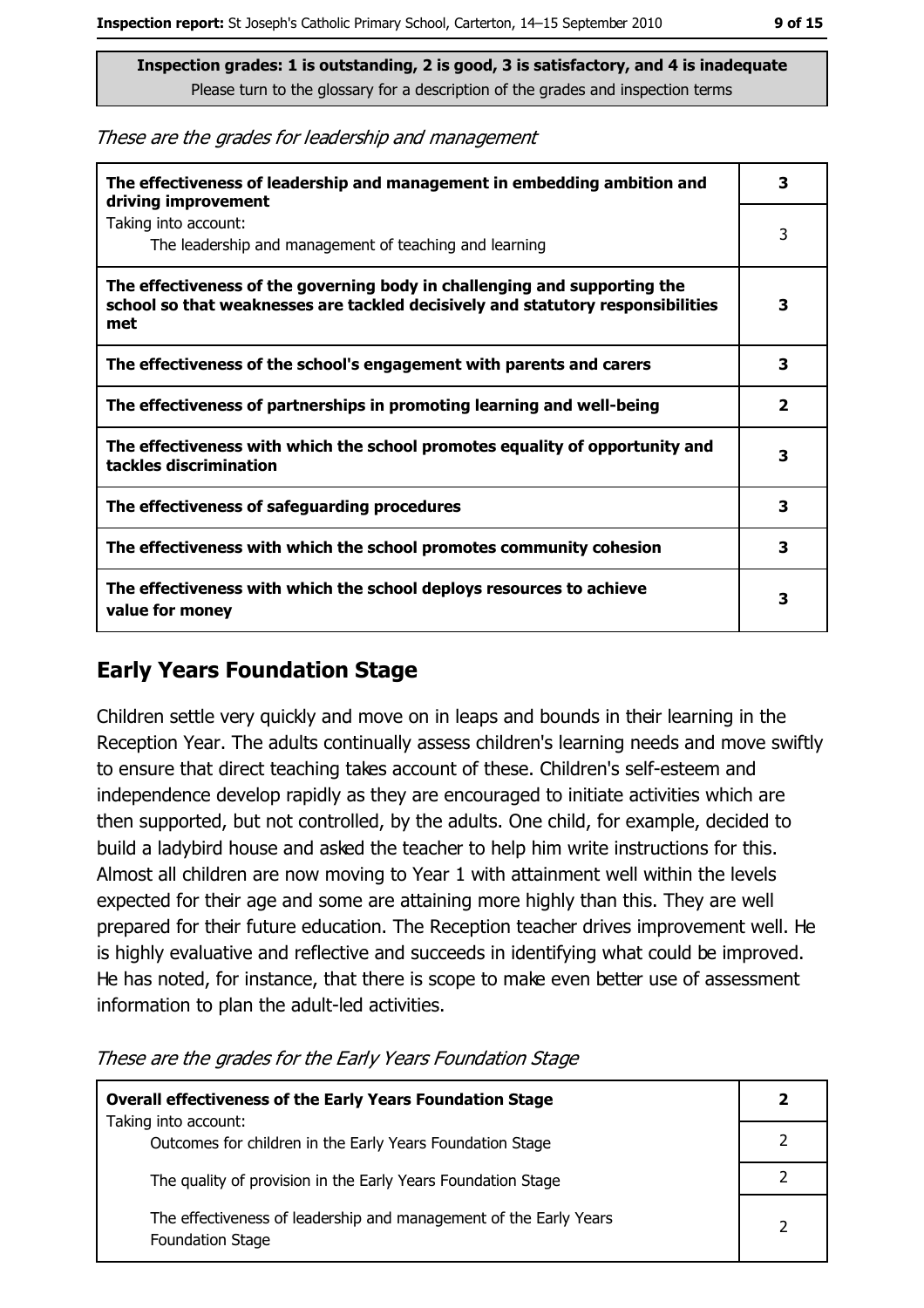## **Views of parents and carers**

Almost all parents and carers who made their views known to inspectors are pleased with all aspects of the school. Inspectors spoke with 29 parents and carers and a parent governor who endorsed the positive views shown in the 43 responses to the questionnaire.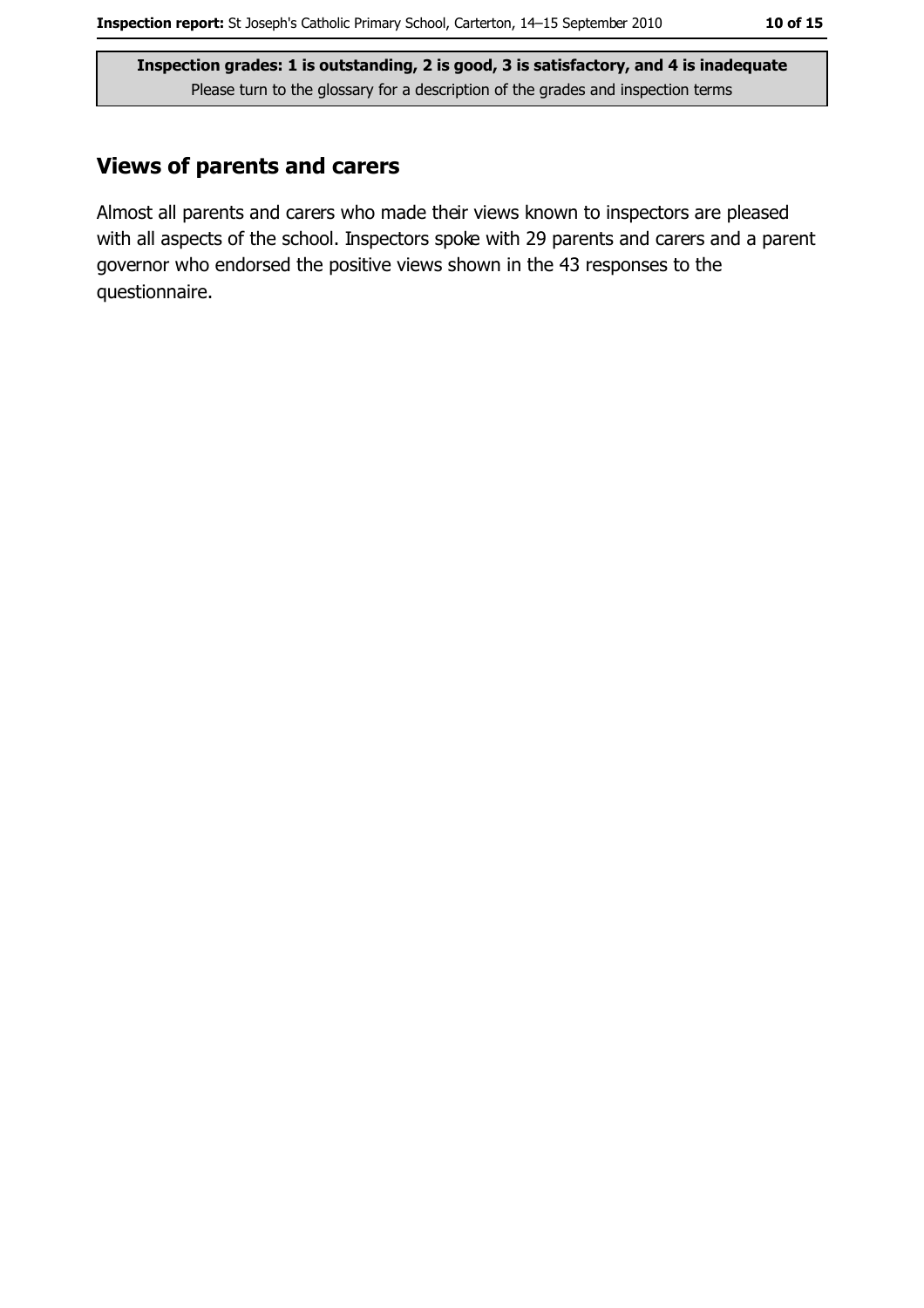#### Responses from parents and carers to Ofsted's questionnaire

| <b>Statements</b>                                                                                                                                                                                                                                       | <b>Strongly</b><br><b>Agree</b> |               | <b>Agree</b> |               |              | <b>Disagree</b> |              | <b>Strongly</b><br>disagree |  |
|---------------------------------------------------------------------------------------------------------------------------------------------------------------------------------------------------------------------------------------------------------|---------------------------------|---------------|--------------|---------------|--------------|-----------------|--------------|-----------------------------|--|
|                                                                                                                                                                                                                                                         | <b>Total</b>                    | $\frac{0}{0}$ | <b>Total</b> | $\frac{0}{0}$ | <b>Total</b> | $\frac{0}{0}$   | <b>Total</b> | $\frac{1}{2}$               |  |
| My child enjoys school                                                                                                                                                                                                                                  | 29                              | 67            | 14           | 33            | $\mathbf 0$  | 0               | 0            | $\mathbf 0$                 |  |
| The school keeps my child<br>safe                                                                                                                                                                                                                       | 33                              | 77            | 10           | 23            | $\mathbf 0$  | 0               | 0            | $\mathbf 0$                 |  |
| The school informs me<br>about my child's progress                                                                                                                                                                                                      | 21                              | 49            | 16           | 37            | 0            | 0               | 0            | $\mathbf 0$                 |  |
| My child is making enough<br>progress at this school                                                                                                                                                                                                    | 21                              | 49            | 14           | 33            | 0            | 0               | 0            | 0                           |  |
| The teaching is good at this<br>school                                                                                                                                                                                                                  | 20                              | 47            | 18           | 42            | 0            | 0               | 0            | $\mathbf 0$                 |  |
| The school helps me to<br>support my child's learning                                                                                                                                                                                                   | 23                              | 53            | 14           | 33            | $\mathbf 0$  | 0               | 0            | 0                           |  |
| The school helps my child to<br>have a healthy lifestyle                                                                                                                                                                                                | 22                              | 51            | 14           | 33            | 3            | $\overline{7}$  | 0            | 0                           |  |
| The school makes sure that<br>my child is well prepared for<br>the future (for example<br>changing year group,<br>changing school, and for<br>children who are finishing<br>school, entering further or<br>higher education, or<br>entering employment) | 15                              | 35            | 20           | 47            | $\mathbf{1}$ | $\overline{2}$  | $\mathbf 0$  | $\mathbf 0$                 |  |
| The school meets my child's<br>particular needs                                                                                                                                                                                                         | 21                              | 49            | 15           | 35            | $\mathbf 0$  | 0               | 0            | $\mathbf 0$                 |  |
| The school deals effectively<br>with unacceptable behaviour                                                                                                                                                                                             | 15                              | 35            | 17           | 40            | $\mathbf 0$  | 0               | 0            | 0                           |  |
| The school takes account of<br>my suggestions and<br>concerns                                                                                                                                                                                           | 16                              | 37            | 22           | 51            | $\mathbf 0$  | 0               | 0            | $\bf{0}$                    |  |
| The school is led and<br>managed effectively                                                                                                                                                                                                            | 26                              | 60            | 16           | 37            | 0            | $\mathbf 0$     | 0            | 0                           |  |
| Overall, I am happy with my<br>child's experience at this<br>school                                                                                                                                                                                     | 26                              | 60            | 15           | 35            | $\pmb{0}$    | 0               | $\mathbf 0$  | 0                           |  |

The table above summarises the responses that parents and carers made to each statement. The percentages indicate the proportion of parents and carers giving that response out of the total number of completed questionnaires. Where one or more parents and carers chose not to answer a particular question, the percentages will not add up to 100%.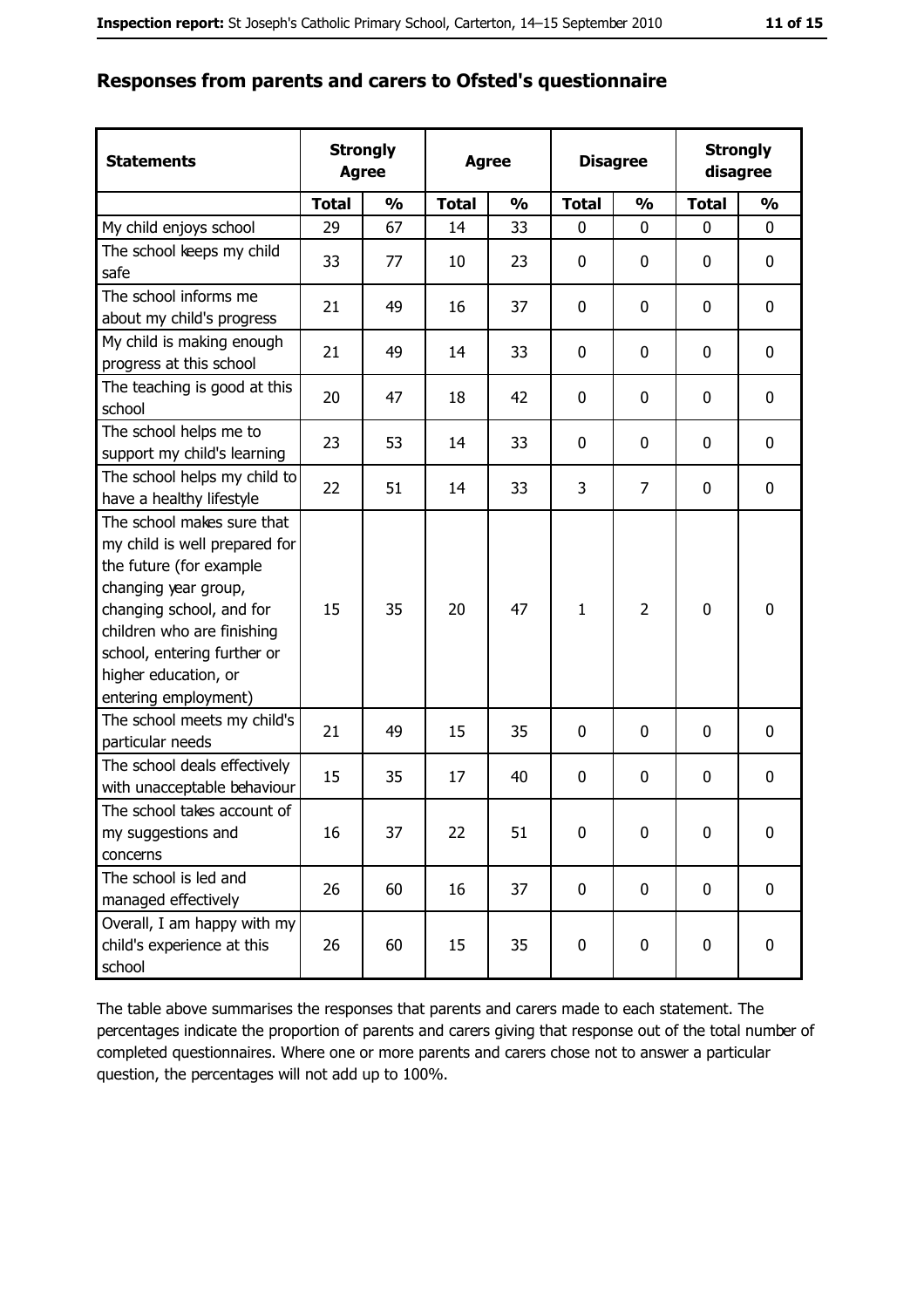# Glossary

| Grade   | <b>Judgement</b> | <b>Description</b>                                                                                                                                                                                                               |
|---------|------------------|----------------------------------------------------------------------------------------------------------------------------------------------------------------------------------------------------------------------------------|
| Grade 1 | Outstanding      | These features are highly effective. An oustanding<br>school provides exceptionally well for its pupils' needs.                                                                                                                  |
| Grade 2 | Good             | These are very positive features of a school. A school<br>that is good is serving its pupils well.                                                                                                                               |
| Grade 3 | Satisfactory     | These features are of reasonable quality. A satisfactory<br>school is providing adequately for its pupils.                                                                                                                       |
| Grade 4 | Inadequate       | These features are not of an acceptable standard. An<br>inadequate school needs to make significant<br>improvement in order to meet the needs of its pupils.<br>Ofsted inspectors will make further visits until it<br>improves. |

# What inspection judgements mean

## **Overall effectiveness of schools**

|                       | Overall effectiveness judgement (percentage of<br>schools) |      |                     |                   |
|-----------------------|------------------------------------------------------------|------|---------------------|-------------------|
| <b>Type of school</b> | <b>Outstanding</b>                                         | Good | <b>Satisfactory</b> | <b>Inadequate</b> |
| Nursery schools       | 58                                                         | 36   | 4                   | $\overline{2}$    |
| Primary schools       | 8                                                          | 43   | 40                  | 9                 |
| Secondary schools     | 10                                                         | 35   | 42                  | 13                |
| Sixth forms           | 13                                                         | 39   | 45                  | 3                 |
| Special schools       | 33                                                         | 42   | 20                  | 4                 |
| Pupil referral units  | 18                                                         | 40   | 29                  | 12                |
| All schools           | 11                                                         | 42   | 38                  | 9                 |

New school inspection arrangements were introduced on 1 September 2009. This means that inspectors now make some additional judgements that were not made previously.

The data in the table above are for the period 1 September 2009 to 31 March 2010 and are the most recently published data available (see www.ofsted.gov.uk). Please note that the sample of schools inspected during the autumn and spring terms 2009/10 was not representative of all schools nationally, as weaker schools are inspected more frequently than good or outstanding schools.

Percentages are rounded and do not always add exactly to 100. Secondary school figures include those that have sixth forms, and sixth form figures include only the data specifically for sixth form inspection judgements.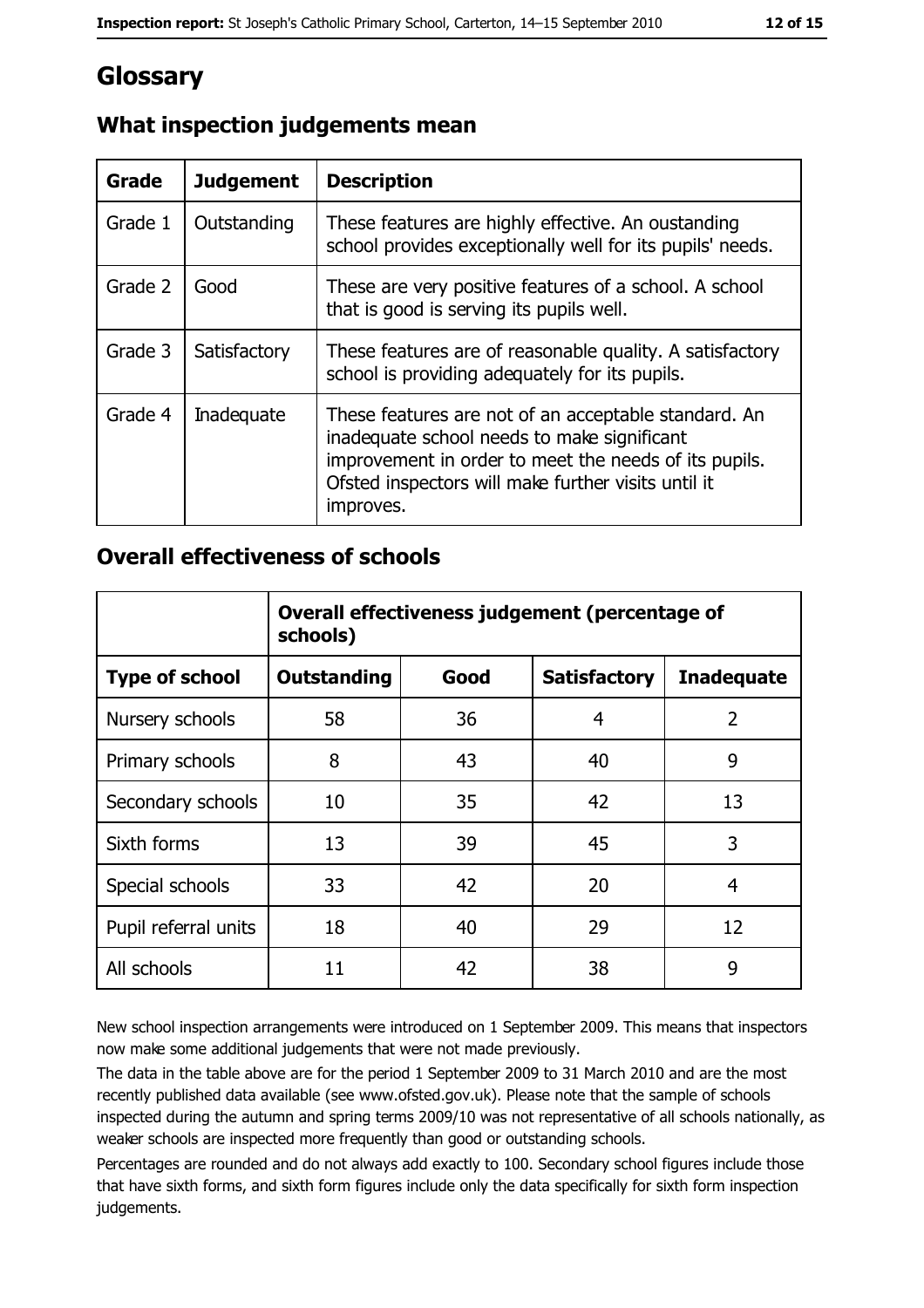# **Common terminology used by inspectors**

| Achievement:                  | the progress and success of a pupil in<br>their learning, development or training.                                                                                                                                                                                                                           |
|-------------------------------|--------------------------------------------------------------------------------------------------------------------------------------------------------------------------------------------------------------------------------------------------------------------------------------------------------------|
| Attainment:                   | the standard of the pupils' work shown by<br>test and examination results and in<br>lessons.                                                                                                                                                                                                                 |
| Capacity to improve:          | the proven ability of the school to<br>continue improving. Inspectors base this<br>judgement on what the school has<br>accomplished so far and on the quality of<br>its systems to maintain improvement.                                                                                                     |
| Leadership and management:    | the contribution of all the staff with<br>responsibilities, not just the headteacher,<br>to identifying priorities, directing and<br>motivating staff and running the school.                                                                                                                                |
| Learning:                     | how well pupils acquire knowledge,<br>develop their understanding, learn and<br>practise skills and are developing their<br>competence as learners.                                                                                                                                                          |
| <b>Overall effectiveness:</b> | inspectors form a judgement on a school's<br>overall effectiveness based on the findings<br>from their inspection of the school. The<br>following judgements, in particular,<br>influence what the overall effectiveness<br>judgement will be.                                                               |
|                               | The school's capacity for sustained<br>improvement.<br>Outcomes for individuals and groups<br>of pupils.<br>The quality of teaching.<br>The extent to which the curriculum<br>meets pupil's needs, including where<br>relevant, through partnerships.<br>The effectiveness of care, guidance<br>and support. |
| Progress:                     | the rate at which pupils are learning in<br>lessons and over longer periods of time. It<br>is often measured by comparing the<br>pupils' attainment at the end of a key<br>stage with their attainment when they<br>started.                                                                                 |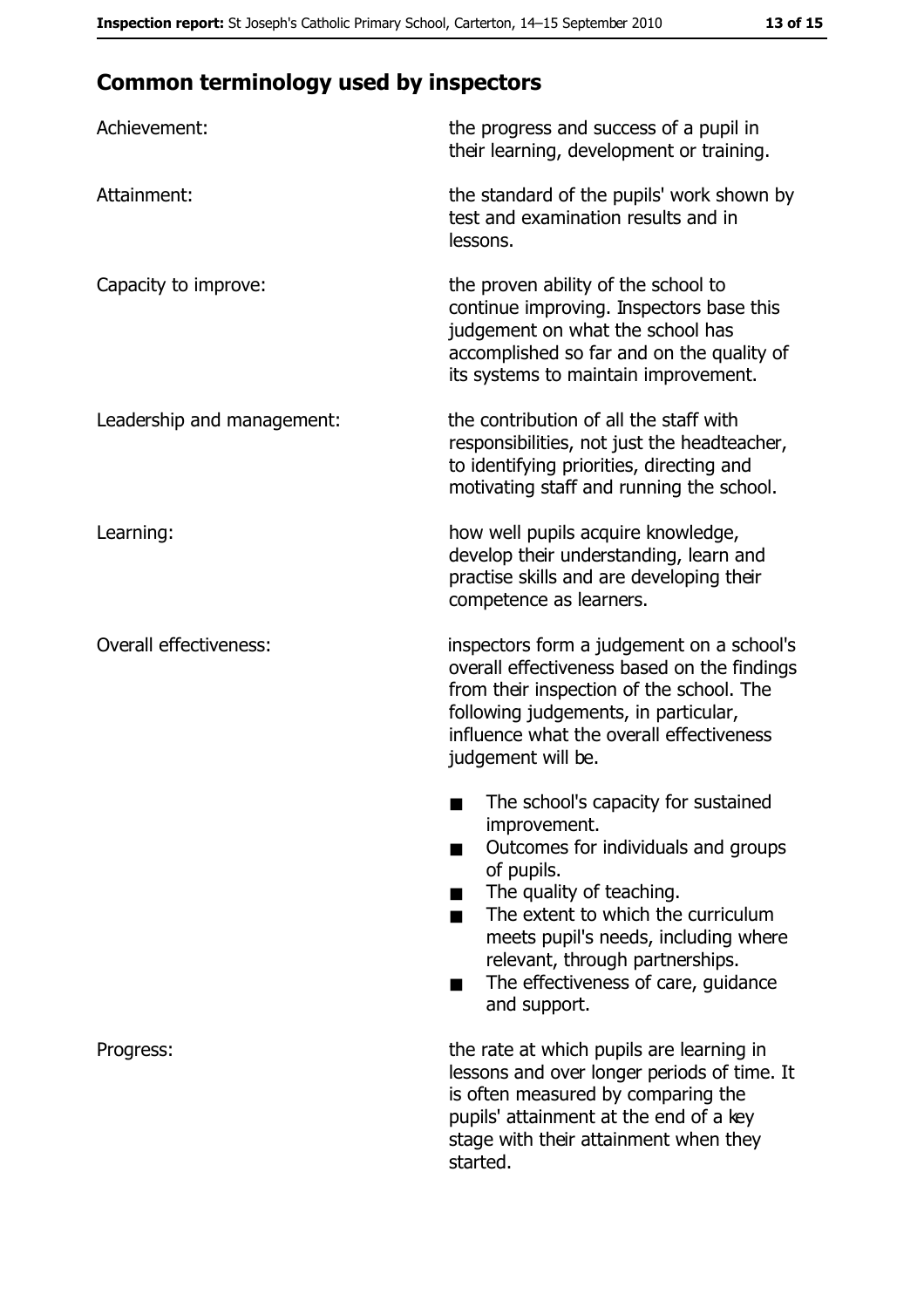This letter is provided for the school, parents and carers to share with their children. It describes Ofsted's main findings from the inspection of their school.



16 September 2010

Dear Pupils

Inspection of St Joseph's Catholic Primary School, Carterton OX18 3JY

Thank you for helping me when I visited your school. I enjoyed visiting your lessons, watching an assembly and talking with you. I found that your school is providing you with a satisfactory education. As those of you who are members of the school council told me, it is improving steadily. You are right to be proud of your Healthy School award. You have a good understanding of how to keep fit and healthy. I am pleased that you are enjoying the new hot and healthy school meals.

You are making satisfactory progress as you move up through the school. Children in Reception are getting off to a good start and there are times when those of you at the top of the school are making rapid progress. I have asked the adults to work on improving the teaching so that all of you move on at a quick pace in your learning.

Many of you have good attendance. It was wonderful to see that one class had achieved 100% attendance at the start of the new school year. However, the attendance rate in your school is low overall. I have asked the adults to work closely with your parents and carers to make sure that you all attend regularly.

As you told me, your headteacher and deputy headteacher are making your school a better place. You are starting to give your ideas to help with this. I have asked the adults to make sure that they are all helping the school to improve as quickly as possible.

While I have judged your behaviour to be satisfactory, I know that the behaviour has improved. There are times now when behaviour is good, and even outstanding, in lessons. You can help your school to improve by working hard, telling your teachers if your work is too easy or too difficult, behaving well and having good attendance.

Best wishes for the future.

Yours sincerely

Alison Grainger

Lead inspector